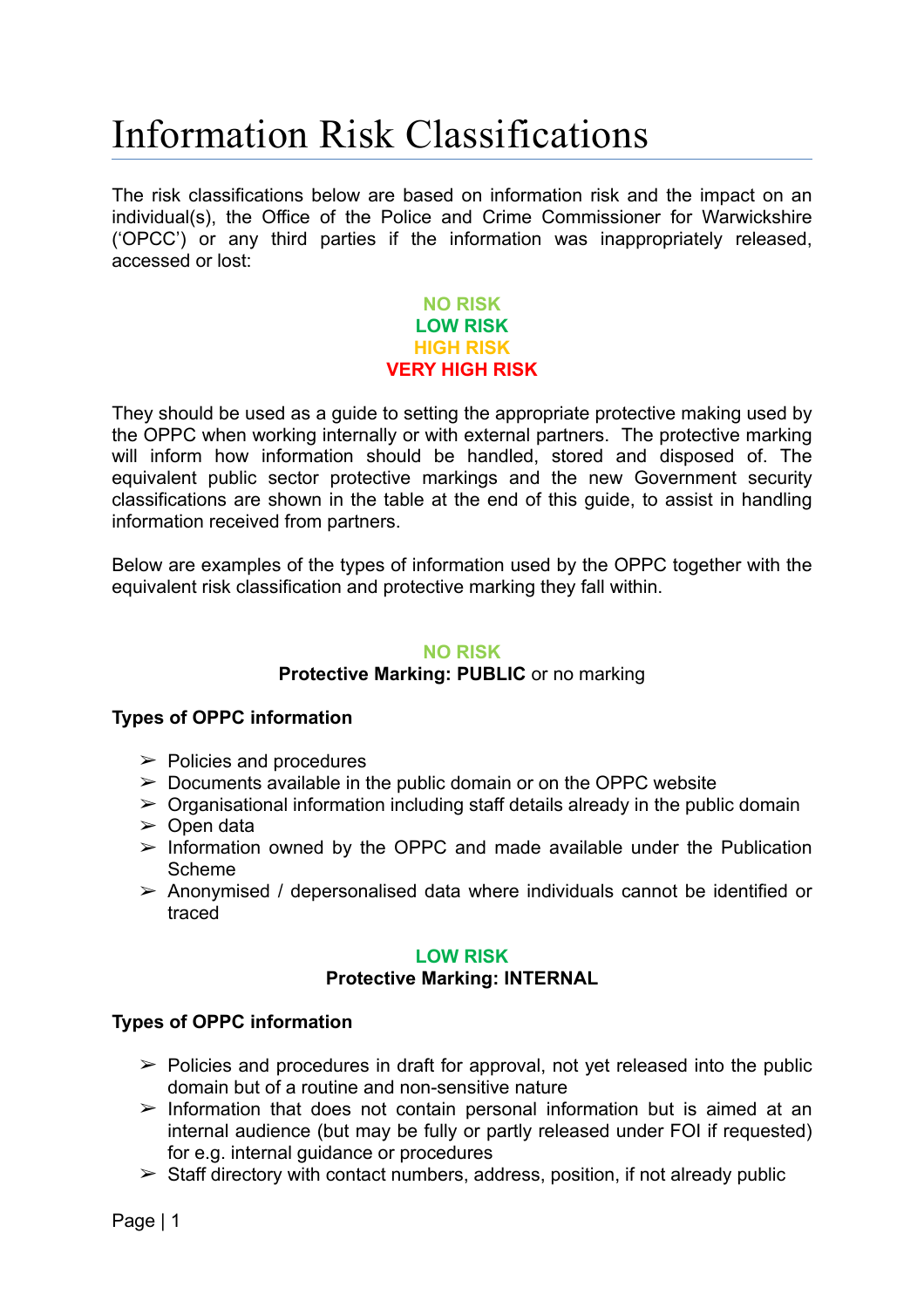## **HIGH RISK**

## **Protective Marking: CONFIDENTIAL**

This will include both personal and some sensitive personal data as defined under the Data Protection Act 1998 ('DPA') and information generally referred to as "confidential". Additional security measures are required for storage, handling and disposal.

## **Types of OPPC information**

- $\triangleright$  Personal details relating to a complainant or employee such as name, address and contact details
- $\geq$  Information restricted by legal statute
- $\triangleright$  Part of an employee record/case file or complainant record/case file for e.g. employee appraisal
- $\geq$  Single documents where the OPPC has a duty of confidence
- $\geq$  Bank & financial details
- $\triangleright$  Draft documents before approval for release into public domain where these have a commercial or confidential value
- $\geq$  Discussion papers and options relating to proposed changes to confidential strategies, policies and plans, before the changes are announced for e.g. police and crime plan, policing strategies, community safety or crime prevention strategies
- $\triangleright$  Tender submissions before the award has been announced (but consider changing to "PUBLIC" post award unless commercially sensitive)
- $\geq$  Contracts containing commercially sensitive information

## **VERY HIGH RISK**

## **Protective Marking: CONFIDENTIAL - RESTRICTED**

This will include sensitive personal data for e.g. physical or mental health details as defined by the DPA and information we generally refer to as "strictly confidential", especially where larger volumes of records are held. Additional security measures are required for storage, handling and disposal.

#### **Types of OPPC information**

- $\geq$  A complete set of a complainant's file
- $\triangleright$  Physical identifiers such as DNA, finger prints and other genetic sample
- $\triangleright$  Vetting and CRB information
- $\geq$  A complete set of an employee or volunteer's HR file
- $\geq$  Investigation files leading to disciplinary action or dismissal for an OPCC employee, the chief constable or an employee of the chief constable
- $\geq$  A complete employee record / case file, especially if containing health or other sensitive personal information
- $\geq$  Documents and communication of a serious case review
- $\geq$  An individual's complete case file that involves court proceedings or investigations leading to prosecution